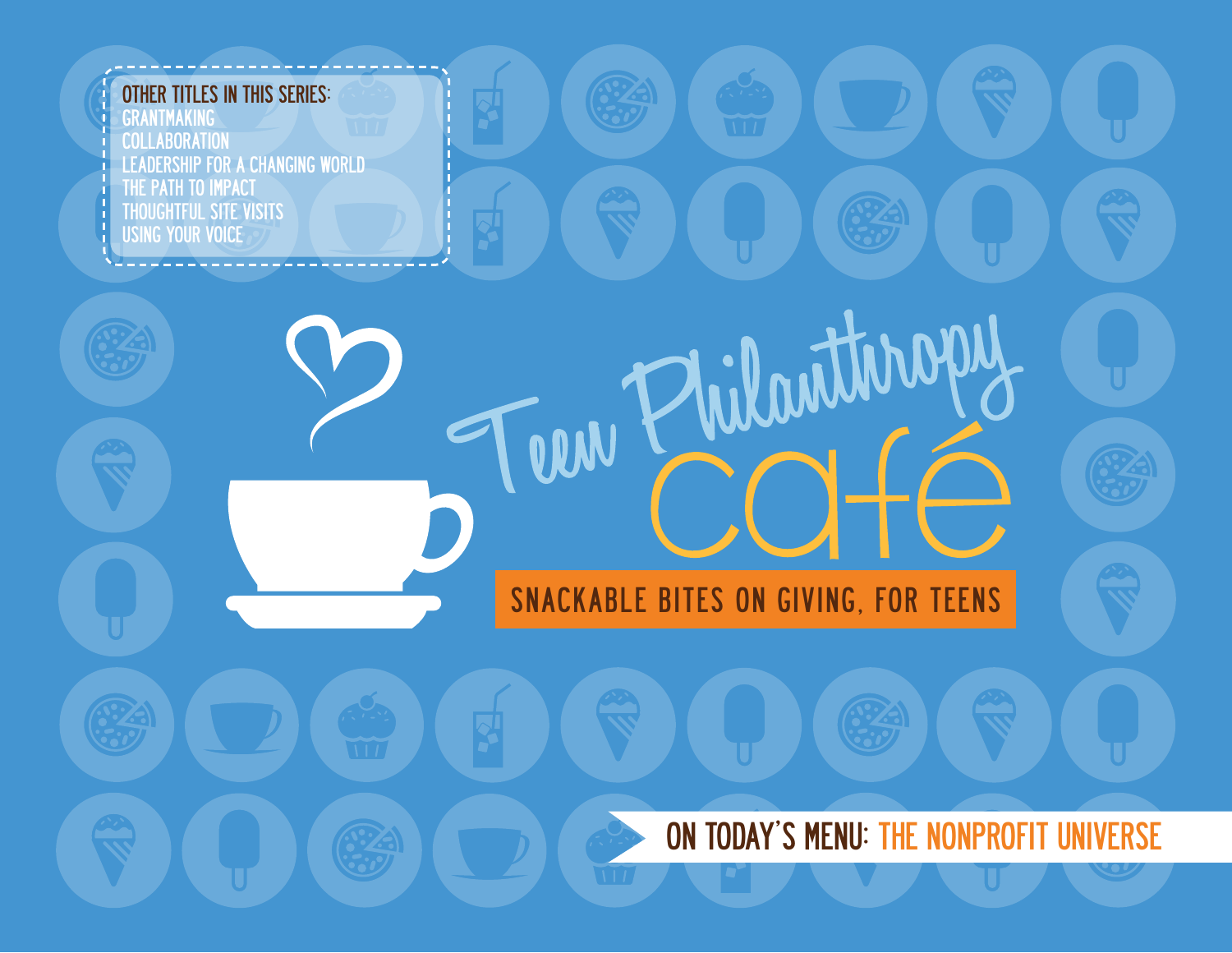# D Welcome to the Café

#### HOW DOES MY GIVING FIT INTO THE LARGER WORLD OF NONPROFITS AND SOCIETY?

**This is a big question, and you've come to the right place for answers. So pull up a seat, order up your cappuccino or passion fruit tea, and we'll get you thinking and talking about what giving means to you. Would you like a scone with that?**

## On Today's Menu THE NONPROFIT UNIVERSE

**TTT** 

#### OBJECTIVE: **Understand the world of nonprofits, and where foundations and other forms of giving fit in.**

A **nonprofit** is an organization that exists to benefit the public and isn't in the business of making money. Any profits it earns aren't distributed to shareholders, like a for-profit business does; rather, any profits are used to further the organization's mission or charitable purpose.

Nonprofits come in all shapes and sizes. Some are small, community-based organizations run by volunteers, and others are large, complex, professionally run businesses. Internationally, nonprofits are often referred to as NGOs (nongovernmental organizations).

To become a nonprofit, an organization must apply to the Internal Revenue Service (IRS) of the U.S. federal government, which is the agency to which everyone pays taxes. Once the organization receives **nonprofit status** from the IRS (a letter that confirms the government agrees it is a nonprofit), it is **exempt** from paying income taxes (meaning, it doesn't have to do it). The IRS calls these types of organizations  $501(c)(3)s$ signifying their special "tax exempt" status.

## SO DIG IN AND BEGIN.

Look around your community or town, and you'll find nonprofits everywhere: libraries, soup kitchens, animal shelters, places of worship, health clinics, and museums. Even those badge-wearing Girl Scouts selling Do-si-dos outside grocery stores represent a nonprofit organization.

### ABOUT THIS GUIDE:

**This series introduces young people to strategic, thoughtful philanthropy, and inspires them toward giving with impact. Families and adults who work with youth can use these guides to facilitate peer discussion and fun activities around giving. This project is a partnership of Exponent Philanthropy and Youth Philanthropy Connect, with funding by the Frieda C. Fox Family Foundation.**





exponent philanthropy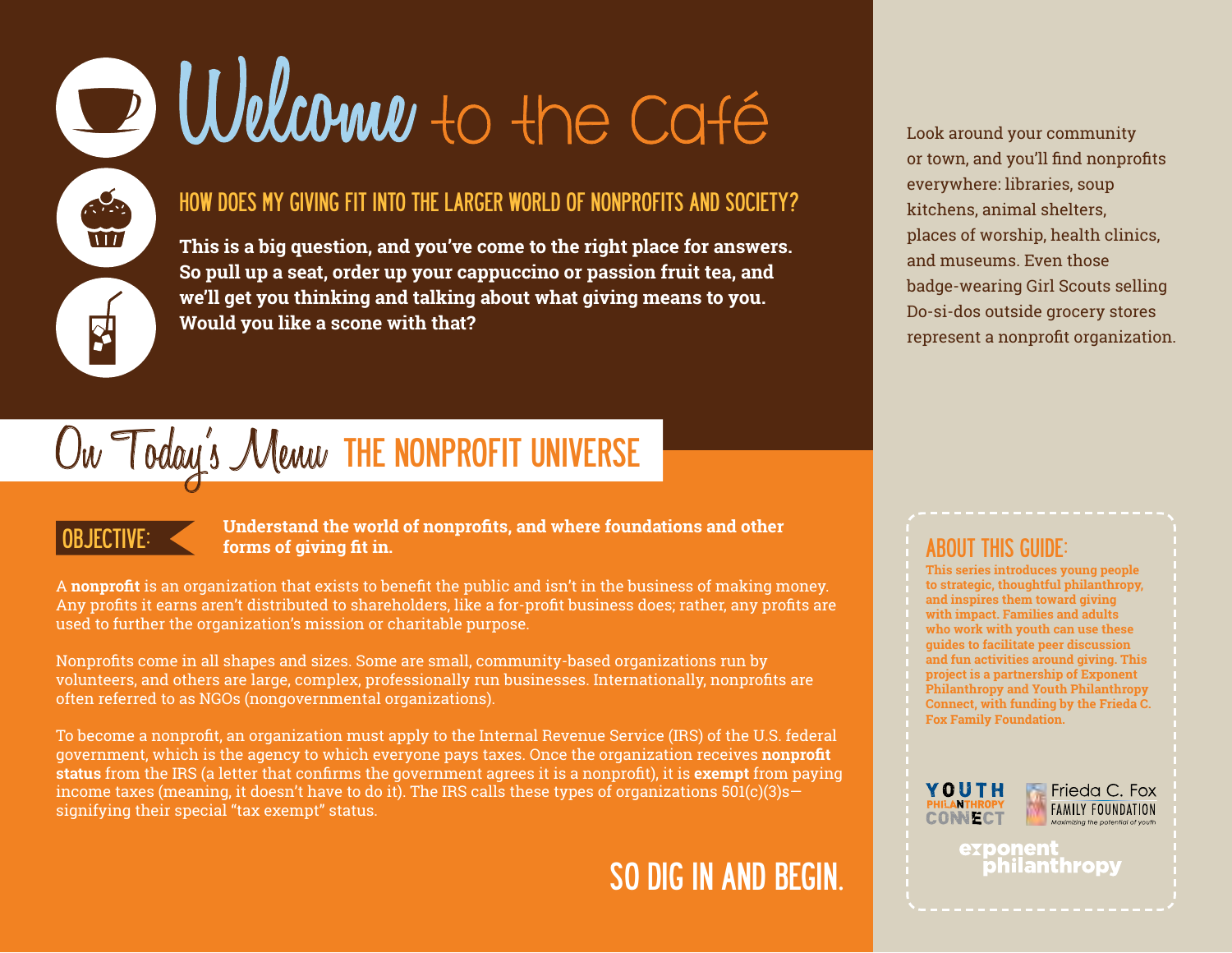## GETTING TO KNOW NONPROFITS A CONSTRUCTION ON PROFITS

Now that you know what nonprofits are, let's take a wider look at the world of nonprofits—often called the **nonprofit sector.** (Sector is another word for an area that is distinct from others.)

The **nonprofit sector** is the name people use to describe organizations in American society that are neither governmentrelated nor for-profit companies. Other names to describe the nonprofit sector are not-for-profit sector, third sector, independent sector, or social sector.

Within the nonprofit sector, there are quite a few different types of organizations.

## LET'S TAKE A CLOSER LOOK.

DID YOU KNOW? The United States is home to more than 86,000 grantmaking foundations.

### PUBLIC CHARITIES

Public charities are the organizations people usually think of when they hear the word charity. These organizations are typically supported by many funding sources and have missions that range from helping the poor to easing community problems to advancing religion, science, or education. Examples include hospitals, universities, churches and temples, museums, zoos, libraries, social services agencies, and public health clinics.

If you look in your hometown or city, you can find examples of public charities everywhere, such as Big Brothers, Big Sisters; National Public Radio; the Sierra Club; the American Red Cross; the Salvation Army; and small organizations working in the arts, education, health, environment—the list goes on and on!



#### PRIVATE FOUNDATIONS

Unlike public charities, private foundations are typically funded by one source (or just a few). Because there is less public support and input, private foundations must follow stricter rules. The law distinguishes between two major types of private foundations:

- O **Operating foundations**—organizations that primarily run programs (e.g., DC Public Library Foundation)
- **Non-operating foundations** organizations that primarily provide grants to other organizations or individuals (e.g., The Bill & Melinda Gates Foundation, The W.K. Kellogg Foundation)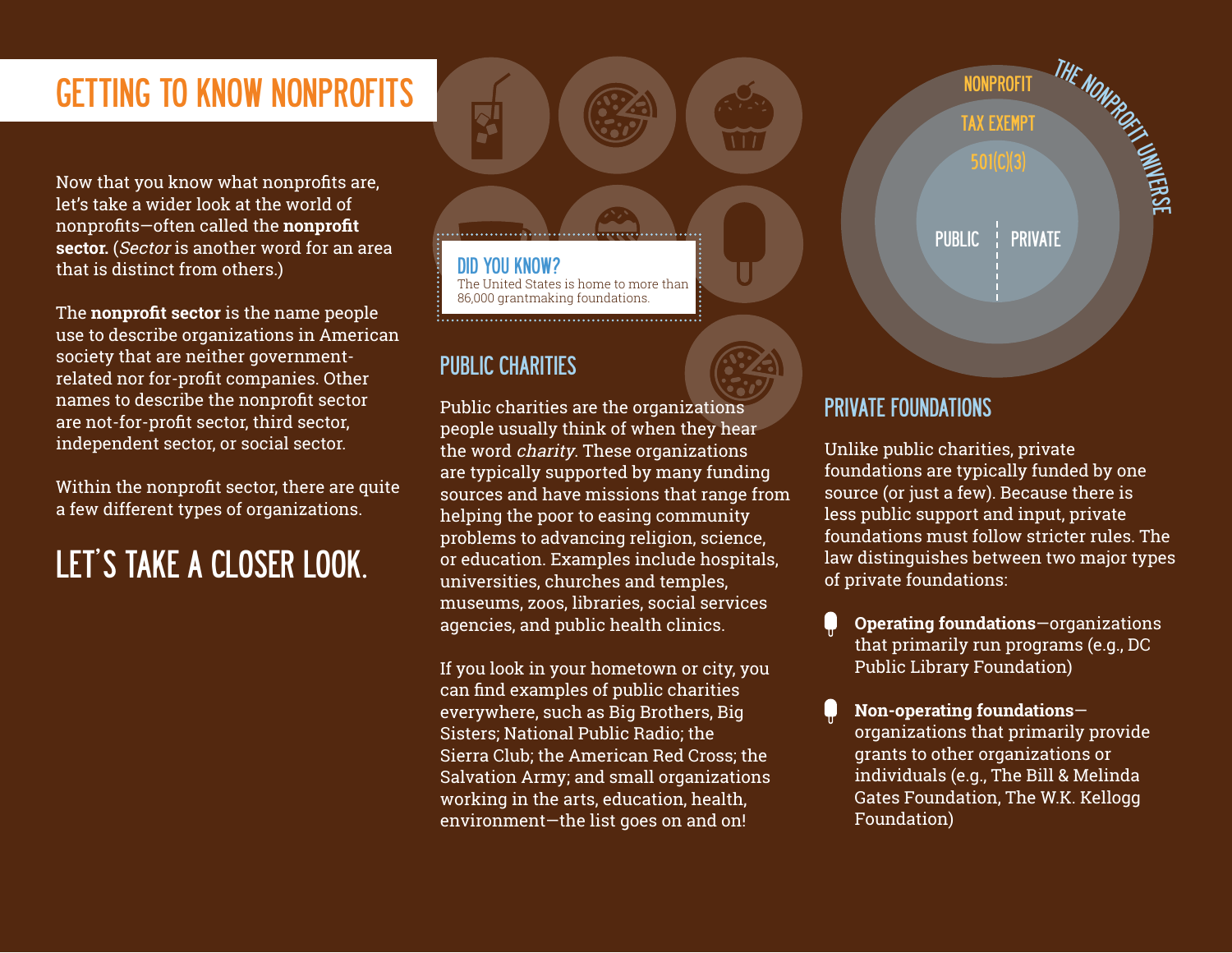## WHAT ARE SOME DIFFERENT TYPES OF FOUNDATIONS AND GIVING?

- **Independent or family foundations** are formed with money given by individuals or families, and, if a family foundation, it is usually run (governed) by family members themselves.
- **Company-sponsored or corporate foundations** receive funds from their parent companies, although legally they are separate organizations.
- **Community foundations** seek support from a variety of donors (people who give), and they also give grants to organizations in the town, county, or region they are located. Community foundations are considered public charities, not private foundations. Community foundations offer individuals and families something called a **donor-advised fund**—allowing them to donate charitable dollars without having to set up their own private foundations.
- **Giving circles** are groups of people who pool their charitable donations and decide together where to allocate the money.
- **Individual giving** is just that—charitable giving done by individuals. This is by far the most common type of giving. According to Giving USA 2014, individuals made 72% of all gifts, or about \$241 billion!

## WHAT ARE PHILANTHROPY SUPPORT ORGANIZATIONS?

There are many organizations out there that specifically work to strengthen the field of philanthropy. If you want to learn more about giving well, or meet other people involved in philanthropy, they are a good place to start. Here are some examples:

- **Grantmaker support organizations**—These national organizations focus on one or more specific types of grantmakers. Examples include Exponent Philanthropy, the Council on Foundations, The Philanthropy Roundtable, and the National Center for Family Philanthropy.
- **Regional associations of grantmakers**—Regional associations help support philanthropists in a specific geographic are like a state, region, or metro area. To find your local association, visit **<www.givingforum.org>**.
- **Affinity groups**—These groups support grantmakers that fund a certain area, cause, or population. Learn more at **<www.cof.org/organization-type/affinity-group>**.

#### DID YOU KNOW?

Here are some fun facts about giving and the difference it has made to our world:

- Early foundations, including the March of Dimes, supported the development and distribution of the polio vaccine, saving hundreds of thousands from the paralyzing disease.
- Sesame Street was founded through a twoyear grant from the Carnegie Corporation.
- **Foundation grants helped** fund the creation of rocket science, beginning in 1926 with a small grant from the Hodakins Fund.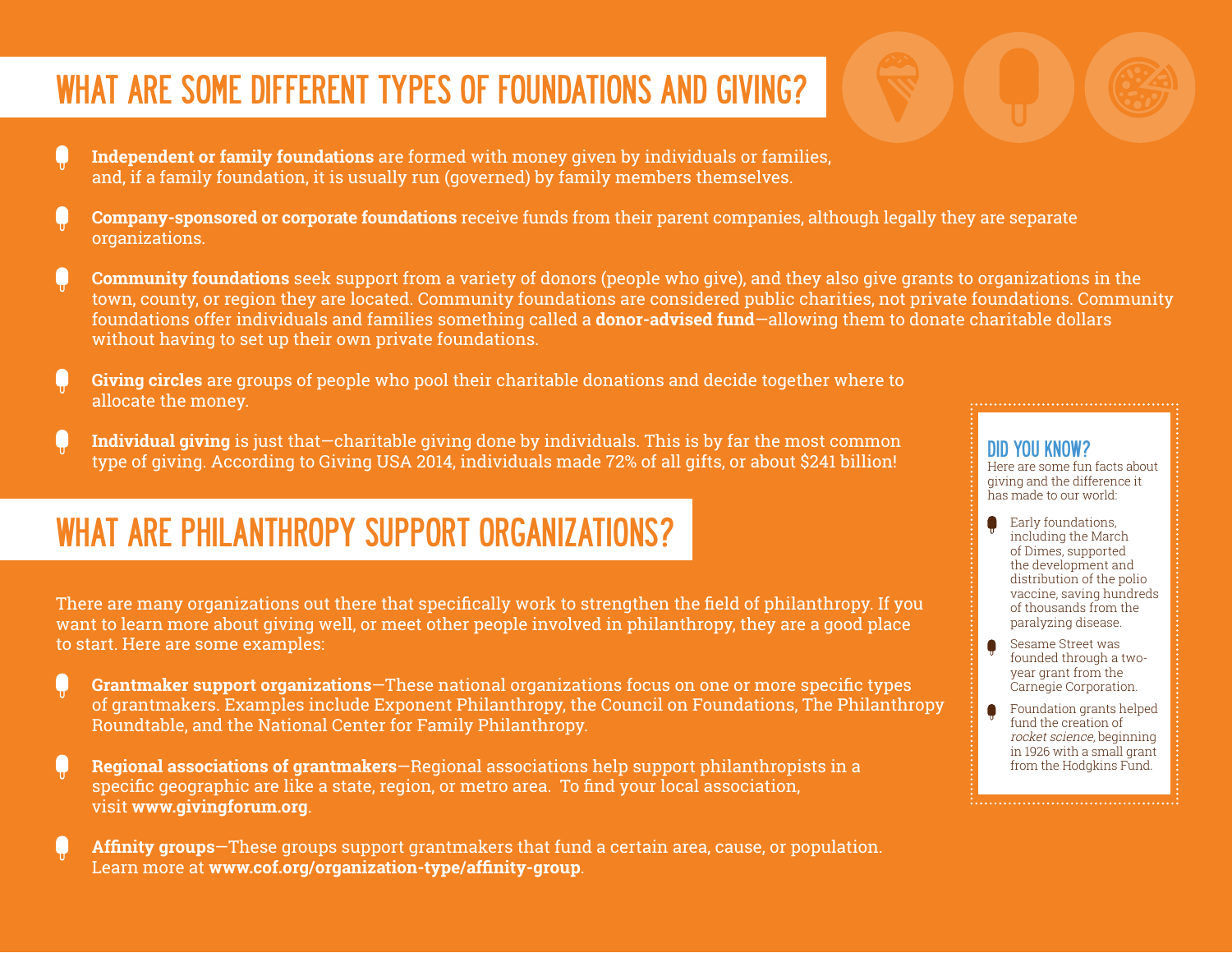

#### LEARNING ABOUT YOUR COMMUNITY

This activity will help you get to know the nonprofits and foundations in your community, town, or county. If you live in a rural area, you may want to choose a bigger area to focus on. You can do most of your research online, or at your local library. Ask for the help of an adult if you're not sure where to start.



HERE'S A TIP: For the exercise below, you might want to start your search on the website **[www.greatnonprofits.org](http://www.greatnonprofits.org)**. Find three nonprofits that interest you, and then visit their individual websites to see what you can learn.

**1 Find three nonprofit organizations near you**, and write their names and **mission statements below.** (A mission statement is another name for an organization's charitable purpose—the reason it exists. Most nonprofits list their mission statements on their websites.)

Nonprofit 1:

Mission:

Nonprofit 2:

Mission:

Nonprofit 3:

Mission:

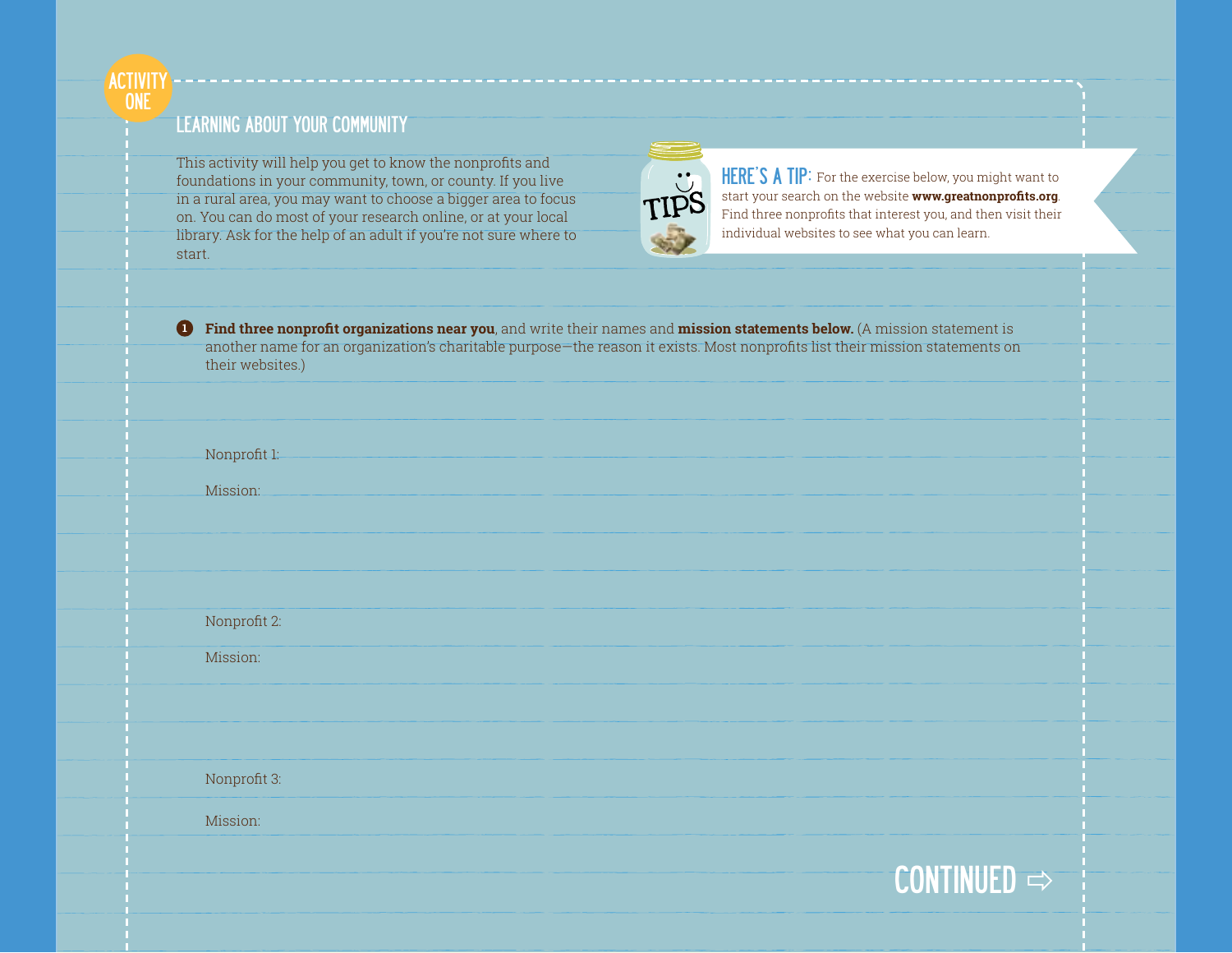**ACTIVITY ONE** 

> **2 Find two private foundations near you.** Include the areas that they fund below. (Need help? Contact us using the info on the last page!)

Foundation 1:

Funding Areas:

Foundation 2:

Funding Areas:

**3 Find your local community foundation.** Write its name and the geographic area it serves.

Community Foundation:

Area Served:

**4** Try to find one other type of foundation, philanthropy support organization, or giving vehicle in your area. This could be a corporate foundation, a public foundation, or a giving circle. Or it might be a regional association of grantmakers or affinity group. Write its name and mission statement below.

Name:

Mission: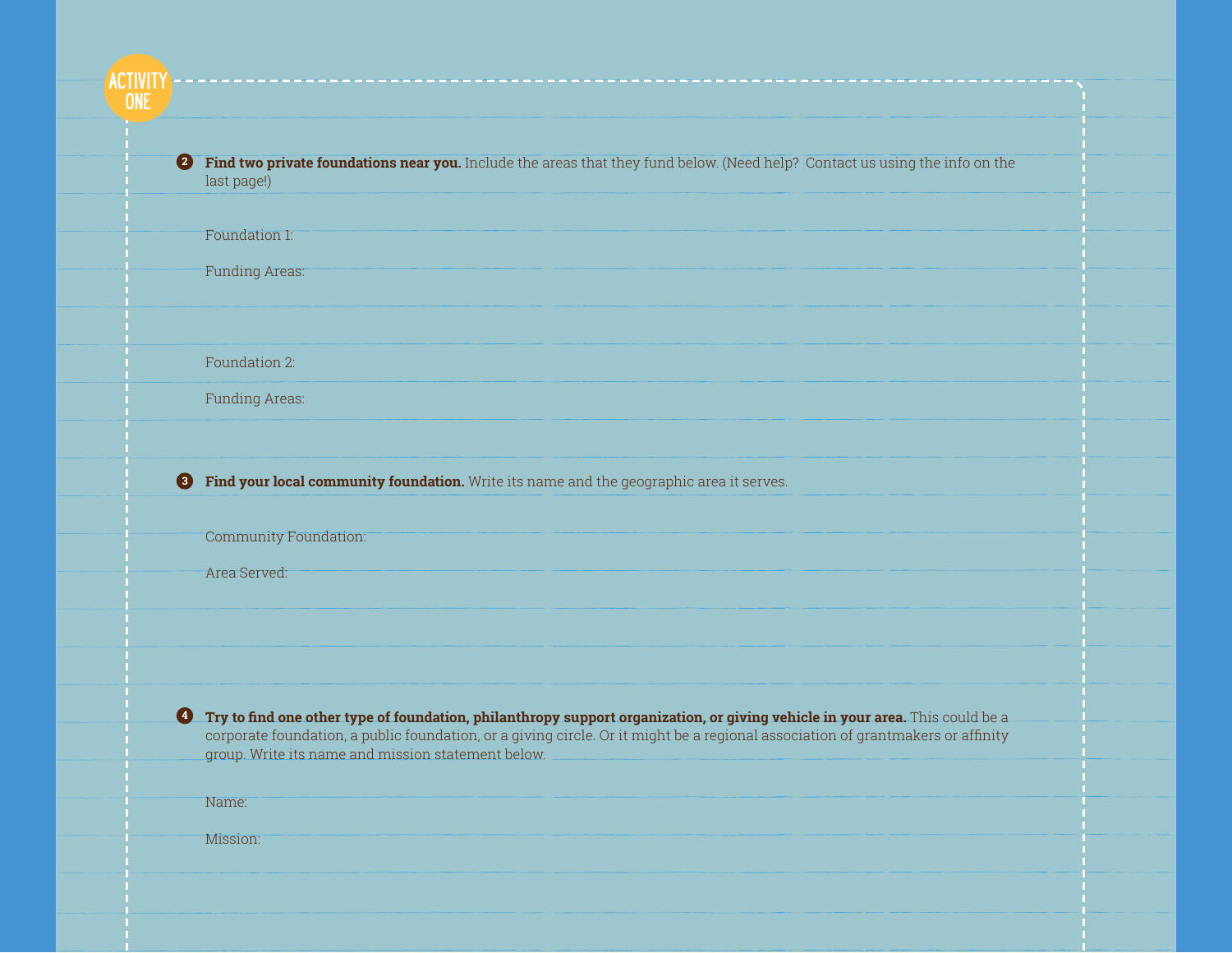ACTIVITY TWO

#### LEARNING MORE ABOUT AN ORGANIZATION NEAR YOU

Choose one of the nonprofit organizations or foundations listed in Activity One. Ask to interview someone from the organization either in person or by phone. Let him or her know you are researching nonprofits and philanthropy, and would like to learn more about the organization. If you're talking with a foundation, you might want to make sure the person knows you're really just doing research—that you're not a grantseeker.

| During the interview, ask:                                             | What kinds of people or groups do you serve?     |                                                                                                                                    |
|------------------------------------------------------------------------|--------------------------------------------------|------------------------------------------------------------------------------------------------------------------------------------|
| What is the mission of your organization?                              | What kinds of programs or services do you offer? | Where does your funding come from?<br>(Or, if a foundation, where did the money<br>come from to start the foundation?)             |
| What are some of the biggest community<br>needs you see going forward? |                                                  | What do you find is most rewarding about what you do?                                                                              |
| Be sure to be write a thank you note too!                              |                                                  | You might want to take notes during the interview, and write a few paragraphs afterward to share what you learned with your peers. |
|                                                                        |                                                  |                                                                                                                                    |